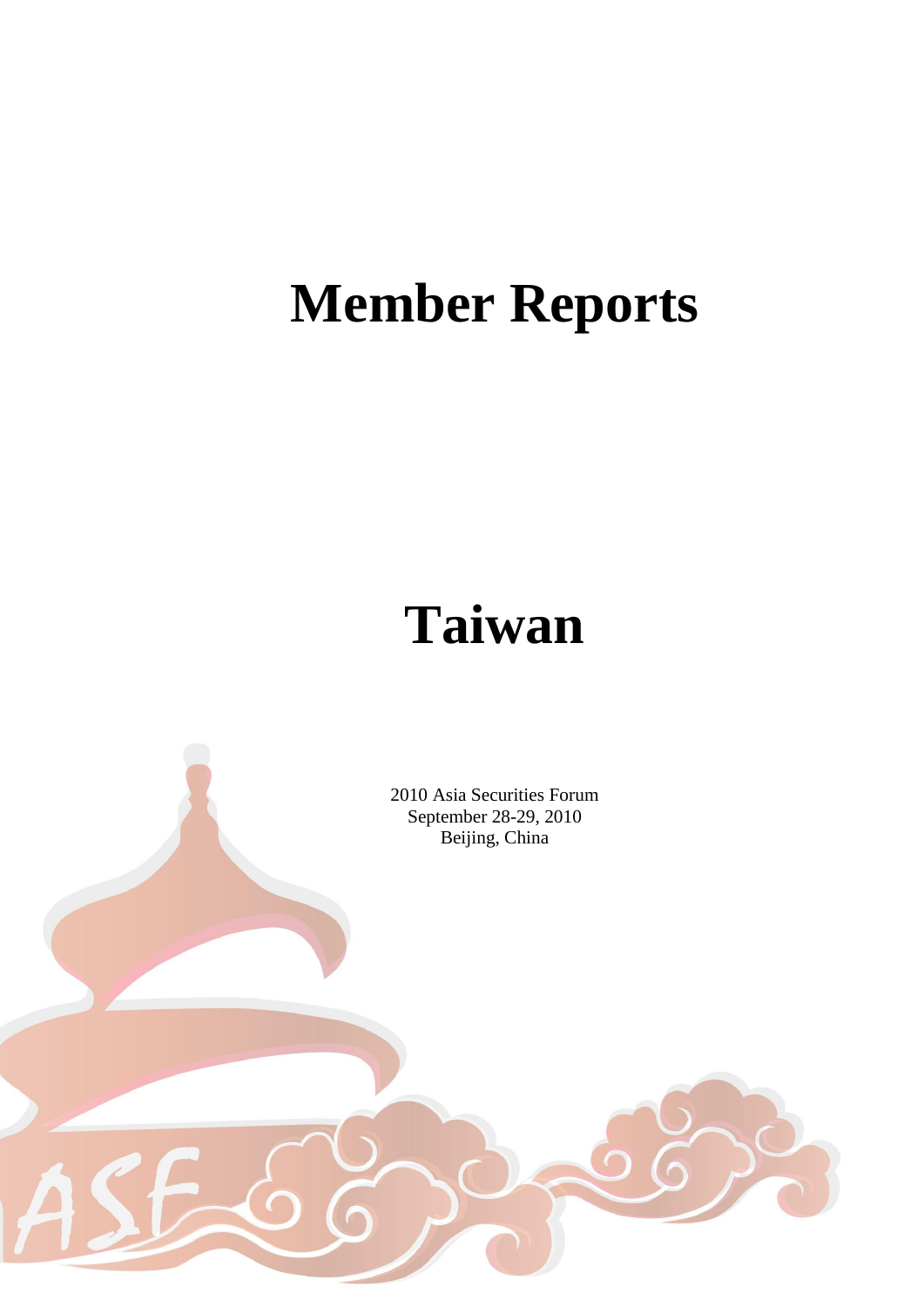

Chinese Taiwan Securities Association

# **TAIWAN MEMBER REPORT FOR ASF2010**

Chinese Taiwan Securities Association September 2010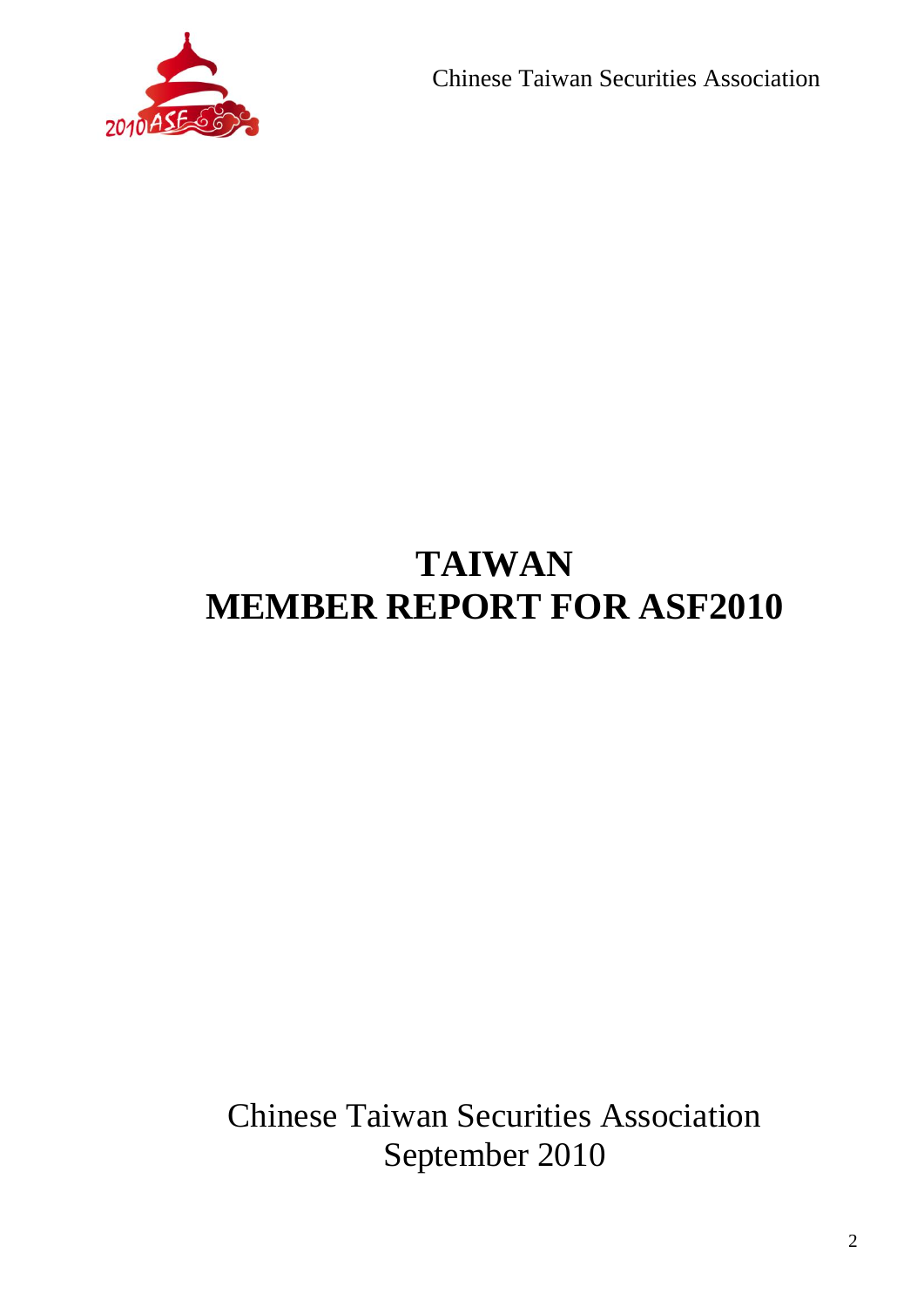

## **Taiwan**

### **I.Macroeconomic Overview**

Taiwan has an export-oriented economy. Exports, led by electronics and machinery, generate 70% of Taiwan's GDP growth, and have provided the primary impetus for industrialization. The island runs a large trade surplus, and its foreign reserves are the world's fourth largest, behind China, Japan, and Russia. Recently opened cross-strait travel, transportation, and tourism links are likely to increase Taiwan and China's economic interdependence. In 2008 China overtook the US to become Taiwan's second-largest source of imports after Japan. China is also the island's number one destination for foreign direct investment.

Taiwan joined the World Trade Organization (WTO), becoming an official partner in the world trading system in January 2002. Mid-January 2010, three financial MOU, covering banking, securities, and insurance, took effect, opening the island to greater investments from the mainland and new opportunities for Taiwan firms operating in China. Following that,Taiwansigned economic cooperation framework agreement (ECFA) with China on June 29, 2010. The signing of ECFA broke Taiwan's isolation and brought mutual benefits for China and Taiwan. It will also accelerate the integration of the regional economy, through which Taiwan can become a springboard for foreign investors interested in the pan-Asia region. More importantly, the deal will increase Taiwan's chances of forging free trade agreements or similar tariff-free pacts with other countries.

### **1.Taiwan's Economic Situation Summary**

In March 2010, Taiwan's exports and imports soared by 50.1% and 80.3% year-on-year, lifted by the steady improvement of global economic conditions and the low-base effect, and notching up their fifth successive month of growth. The industrial production index and the value of export orders both hit historic highs. Consumer prices (the CPI) increased by 1.27%, and the unemployment rate declined to 5.67%. On the financial side, March's M2 monetary aggregate grew by 4.6%, while the stock price index averaged 7,775 points. (See Table. 1) The overall light signal of the monitoring indicators remained "red" through March, furnishing continuing evidence of economic recovery.



### **1.1 Economic Growth**

In Q1 2010, the external sector showed powerful gains, with real exports of goods and services up 42.17% from Q1 2009. With the domestic sector growing 12.93% at the same time, the quarter's year-on-year growth rate of real GDP is preliminarily estimated at 13.27%, the second consecutive quarter of expansion since the global financial crisis broke out in the fall of 2008.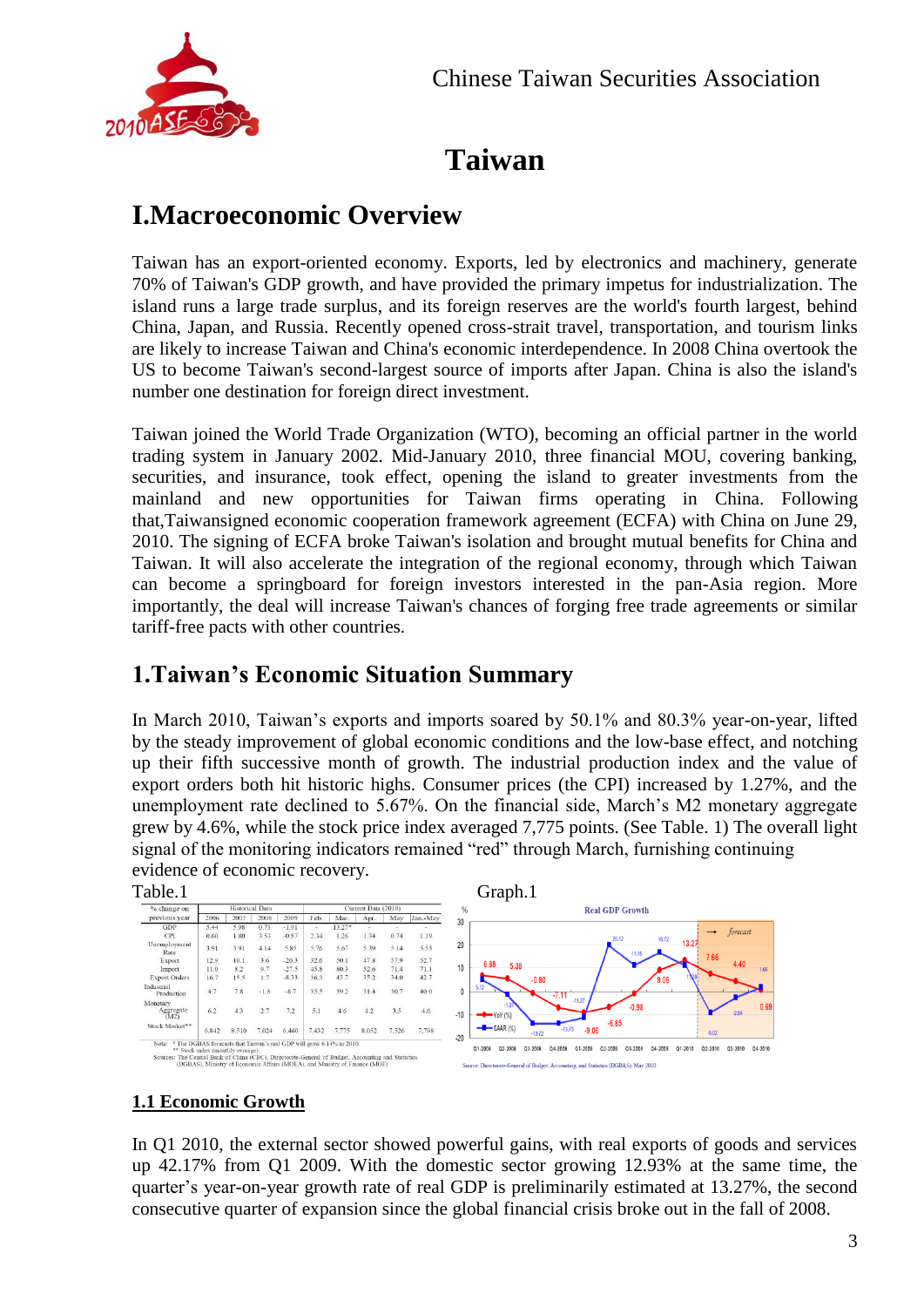

Expressed as a seasonally adjusted annual rate (SAAR), real GDP increased 11.28% in the first quarter, better than its previously forecast 9.24%. (See Graph. 1)

### **1.2 Foreign Trade**

Exports and imports soared by 47.8% and 52.6% year on year in April 2010, growing for the sixth consecutive month, due mainly to the revival of the global economy and the low-base effect. In April 2010, the foreign trade balance amounted to US\$2.55 billion in Taiwan's favor.



#### **1.2.2 Major trade partners**

China (including Hong Kong) and ASEAN have become increasingly important trade partners to Taiwan since 2000. Japan has remained Taiwan's largest supplier of imports, despite a narrowing share. Meanwhile, the higher cost of crude oil has increased the share of imports from the Middle East. (See Table. 2)

#### **1.3Domestic Consumption and investment**

#### **1.3.1Domestic Consumption**

With consumer confidence improving significantly due to better feelings about the economic situation, private consumption grew by 3.04% from a year earlier in Q1 2010, while government consumption increased by 1.62%.

Owing to the ongoing revival of the domestic economy and the low base effect, sales of trade and food services posted an annual increase 12.95% for April 2010, due largely to the 15.2% increase in wholesale trade. Retail trade and food service sales increased 8.13% and 4.68%, respectively.(See Graph.3)

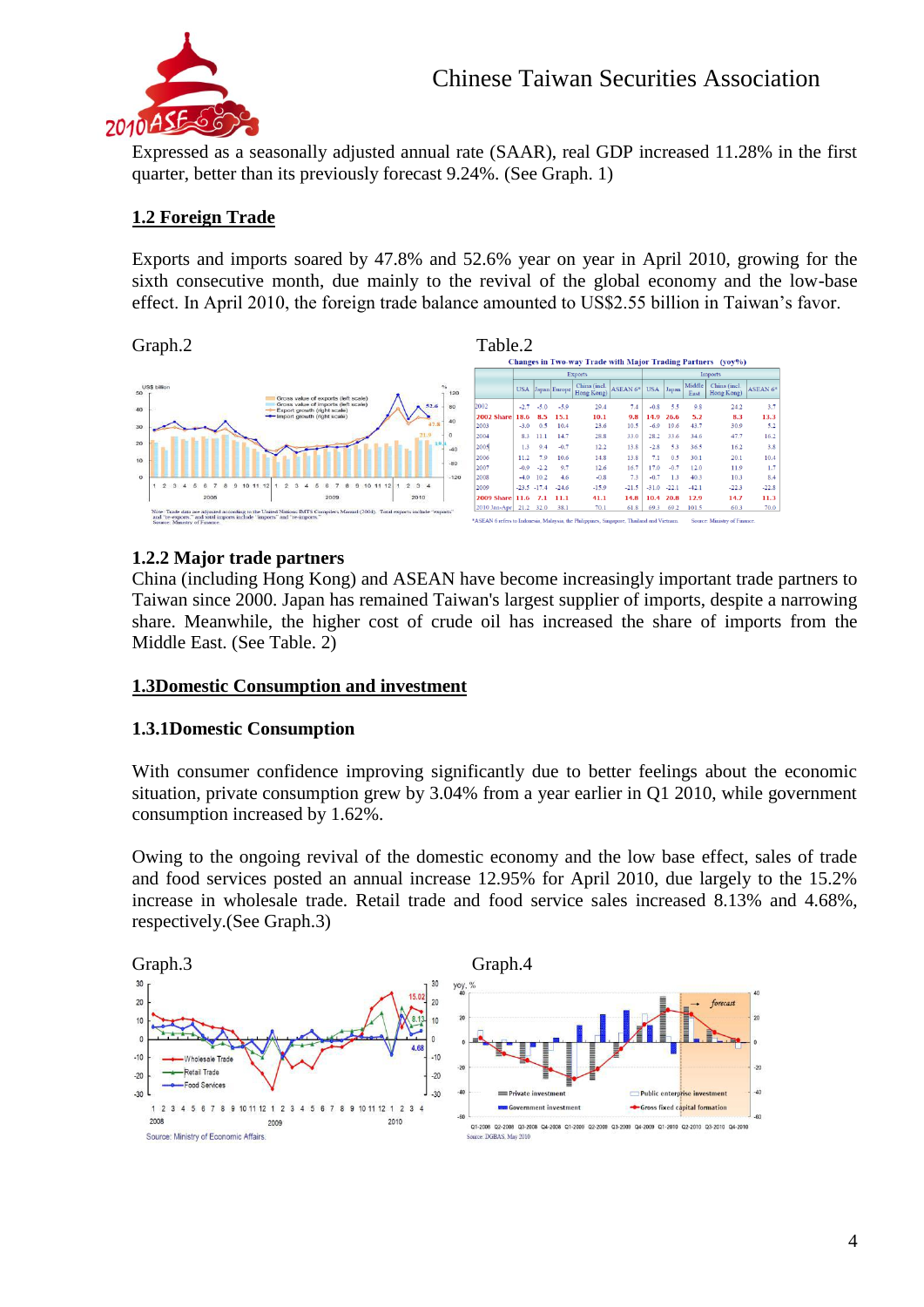

#### **1.3.2Domestic Investment**

With hi-tech firms increasing capital expenditure to improve production processes and expand capacity, private investment soared by 37.11% in Q1 2010. Public enterprise investment increased by 4.63% in the same quarter, while government investment decreased by 8.88% due to the lower-than-expected implementation of some investment programs. As a result, gross fixed capital formation increased 26.26% in Q1 2010, growing for the second consecutivequarter. (See Graph.4)

### **1.4Industrial production**

Thanks to the increasing production of the semiconductor, panel, machinery, and automobile industries, as well as the low base effect, the industrial production index ascended to a year-onyear increase of 31.38% in April 2010, growing for the eighth consecutive month. Industrial production increased by 42.62% in the first four months of 2010, with manufacturing output rising by 45.64%. (See Graph.5)



### **1.5Employment**

In April 2010, the unemployment rate dipped to 5.39%, down 0.28 of a percentage point from the previous month. This was an eighth straight month of reduction after reaching a high of 6.13% in August 2009, and 0.37 of a percentage point lower than a year earlier. The labor force participation rate decreased by 0.05% to 57.87%, but up 0.17% from a year earlier. (See Graph.6)

### **1.6Price**

In April 2010, Taiwan's CPI rose for the fourth consecutive month, recording an increase of 1.34% from the same month last year. This reflected the higher prices of tobacco & betelnuts and fuels & lubricants. Core prices (excluding fresh food and energy prices) also rose 0.24%.

The WPI in April rose by 9.09% year on year, rising for the sixth consecutive month since November 2009, due mainly to the surging prices of crude petroleum, natural gas, basic metals, petroleum & coal products, and chemical materials.

For the first four months of 2010, the CPI and WPI increased by 1.30% and 7.20% over the same period of the previous year. (See Graph.7)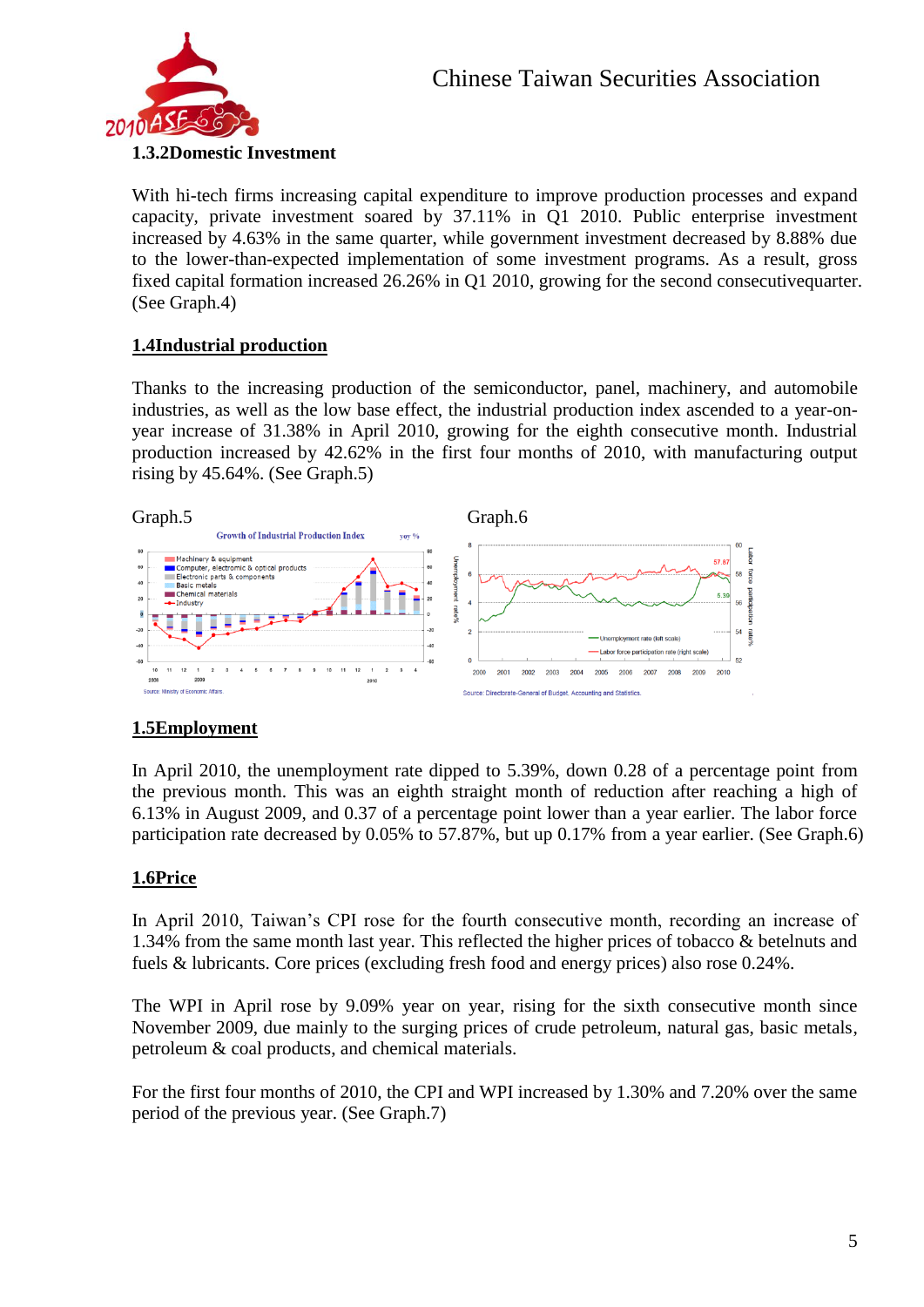



### **1.7Money and interest rate**

### **1.7.1 Money Supply**

Due mainly to a higher base effect, the annual growth rates of M1B and M2 in April 2010 were 17.92% and 4.18%, respectively, both lower than those of the previous month. For the first four months of this year, the average annual growth rates of M1B and M2 were 22.64% and 4.81%, respectively. (See Graph.8)

### **1.7.2 Short-term Interest Rates**

From late 2008 to early 2009, the Central Bank implemented a rapid succession of seven cuts in interest rates, in response to the alleviation of imported inflation pressure and the sharp deceleration of economic activity at that time.

With the economic outlook improving conspicuously, the commercial paper and interbank rates in April 2010 rose moderately to 0.35% and 0.164%, respectively. (See Graph.9)



### **1.8 Stock Price**

The interplay of the brighter global economic situation and the pressure from mainland China's tightening monetary policy and European debt crisis fears have had a fluctuating effect on Taiwan's stock exchange index since the beginning of 2010.

Taiwan's financial market rallied in March 2010 due to the better than expected operating results from the US and European markets as well as the ongoing Cross-strait trade talk. The TaiEx gained 6.51% in March 2010 with average daily trading volume back to US\$3.125billion levels. (See Graph.10)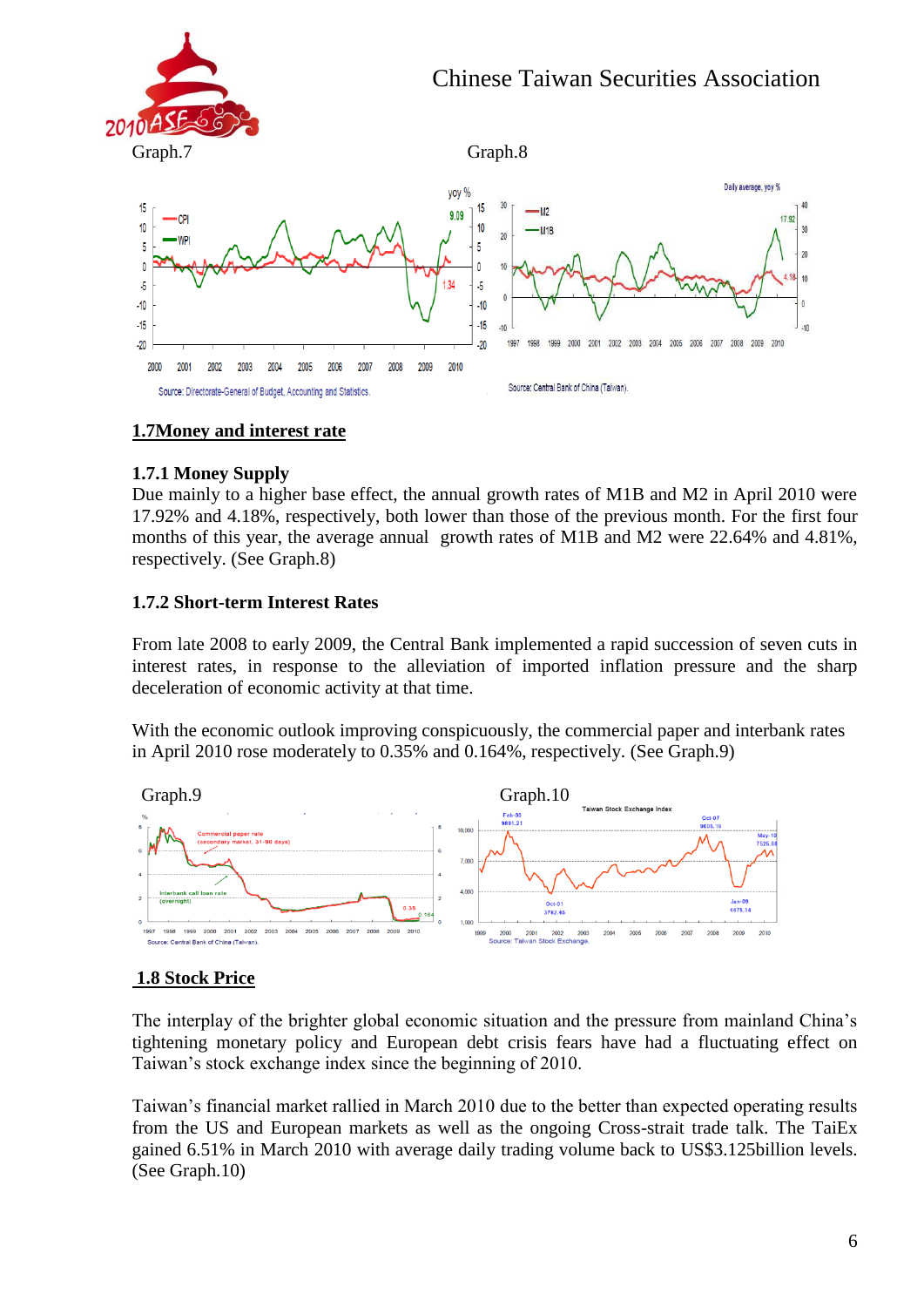

## **II.Outline of Taiwan's Capital market**

Taiwan's capital market has seen considerable growth in recent years. In the 1990s, the market stepped up the pace of modernization and internationalization. From year 2000 on, the authorities enacted a plenty of new and amended regulations in line with the internationalization and liberalization policy, including " Financial Holding Company Act", "Merger and Acquisition Act", "Securities and Exchange Act", and "Company Act", to address changes in the capital market environment. The authorities have also promoted the introduction of new financial products, and implemented many reform measures, such as the listing of ETFs, relaxing limitations on foreign investment, streamlining foreign registration procedures, and adjusting various trading mechanisms so that they are more in line with international standards. All this moves have helped target the role of Taiwan capital market as a regional financial center.

### **1.Securities Market**

Taiwan's capital market includes stock and bond markets. The Taiwan stock market, with its fully automated trading systems and book entry mechanisms, is known as one of the most active exchanges in the Asia Pacific region. Over the past decade, the securities market in Taiwan has continued to grow on three fronts: the number of shares, the scale of the market and the share price. The overall market turnover rate has an even more impressive performance given its ranking as the number one or two of the Asia region (See Graph.11). The ratio of market cap to GDP is comparable to those of the developed markets (See Graph.12). All of the above factors clearly demonstrate that the enterprises listed in Taiwan enjoy the favor of the investors and the added-value from their active trading.

Graph.11 Graph.12

|      | Taiwan | Japan  | Hongkong | Korea  | <b>Singapore</b> | <b>New York</b> | London | Shanghai | Shenzhen |
|------|--------|--------|----------|--------|------------------|-----------------|--------|----------|----------|
| 2000 | 259.16 | 58.80  | 60.90    | 243.00 | 58.50            | 87.70           | 69.30  | 185.29   | 156.00   |
| 2001 | 206.95 | 60.00  | 43.90    | 218.70 | 58.70            | 86.90           | 83.80  | 77.98    | 78.25    |
| 2002 | 217.41 | 67.90  | 39.70    | 254.40 | 53.80            | 94.80           | 97.30  | 60.33    | 72.07    |
| 2003 | 190.82 | 82.60  | 51.70    | 193.10 | 74.40            | 89.50           | 106.60 | 118.00   | 125.80   |
| 2004 | 177.46 | 97.10  | 57.70    | 147.20 | 60.80            | 89.80           | 116.60 | 87.00    | 120.50   |
| 2005 | 131.36 | 115.30 | 50.30    | 206.90 | 48.40            | 99.10           | 110.10 | 82.10    | 128.90   |
| 2006 | 142.20 | 125.80 | 62.10    | 171.40 | 58.20            | 134.30          | 124.80 | 153.80   | 251.70   |
| 2007 | 153.28 | 138.40 | 94.10    | 192.60 | 77.60            | 167.10          | 154.20 | 211.00   | 389.20   |
| 2008 | 145.45 | 151.20 | 86.04    | 196.27 | 63.67            | 240.16          | 152.73 | 118.19   | 235.87   |
| 2009 | 178.27 | 119.65 | 78.95    | 241.58 | 67.30            | 158.72          | 73.68  | 228.78   | 445.48   |





Taiwan is especially known throughout the world for its high-tech industrial development, and with its unique technology manufacturing clusters the TWSE is able to clearly position the island's capital market. At the end of 2009 technology stocks made up 48% of all listings on the Taiwan Stock Exchange (TWSE) and accounted for 56.08% of total market value (See Graph.13), making it obvious that the TWSE, like NASDAQ, is driven by technology stocks. But Taiwan is not limited to technology industries; the other important industrial clusters that have formed on the island over the past half-century also have considerable potential for further development. Moreover, foreign investors continue to increase their involvement in Taiwan's security market, thereby facilitating the onward march of Taiwan's security market toward globalization (See Graph.14).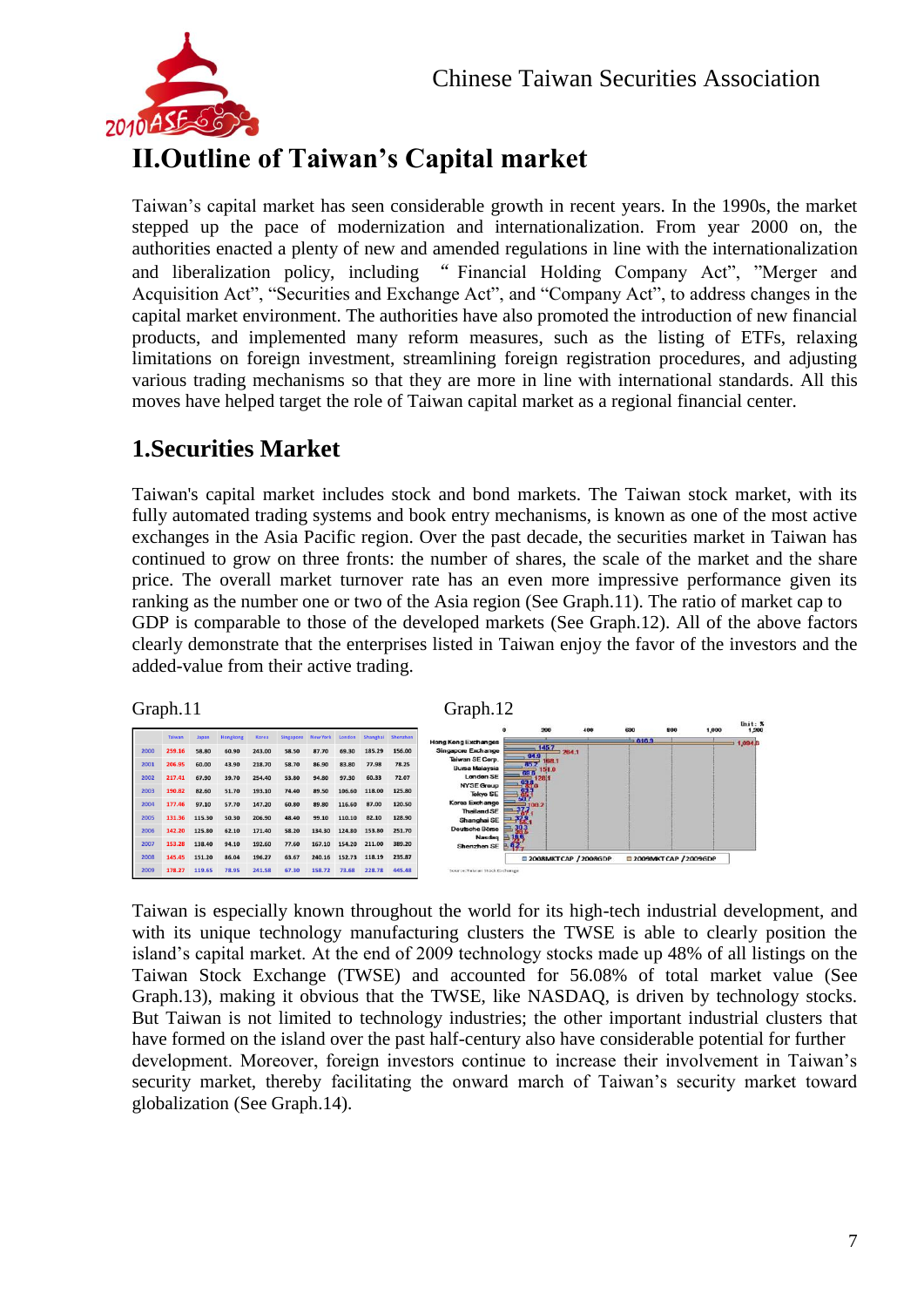#### Chinese Taiwan Securities Association  $2010A$  $Graph.13$  Graph.14 70% 35.0 31.90% 28.98% 12,000 29.67%  $300$ 10.000  $250$ 50% 24.50% 20.0 8,000 15.34% **40%**  $150$ 16 71% 6.000 30%  $10.0$  $3.639$ 5.0 4.000 20%  $0.0$ 2,000 10% 2005 2006 2007 Investors holding proportion Foreign investors trading proportion

### **1.1.TWSE**

Taiwan Stock Exchange (TWSE) was established in 1961. It regulated by the Financial Supervisory Commission (FSC), has been the primary equities market in Taiwan. Taiwan's huge foreign exchange reserves and stable GDP as well as its strong manufacturing and commercial bases all give the nation a competitive edge. There are also comprehensive regulations for guiding enterprises to list on the market, a complete assistance system for securities firms, and plentiful financial experts, facilitating the development of new financial products and attracting domestic enterprises to list on the local stock exchange. At June 2010, the total market capitalization of the 741 companies listed on TWSE amounted to US\$591 billion. (SeeGraph.15 )

To expand the scale of securities market, the government also encourages foreign corporations with development potential and an eye on the global market but not incorporated in Taiwan to list on Taiwan's exchange. Government agencies have integrated the applicable regulations and are looking at ways to simplify the listing documentation and application process and improve the efficiency of listing application review. And more, with Low transaction costs and lively market trading are powerful attractions that bring foreign investment into the Taiwan capital market. Now, as long as foreign issuers and Taiwanese businesses established abroad meet the relevant requirements, they can all apply for listing in Taiwan.



### **1.2. GreTai Securities Market**

GreTai Securities Market (GTSM) was established to promote and manage over-the-counter market in Taiwan. Modeling after the market-oriented NASDAQ, GTSM offers new capital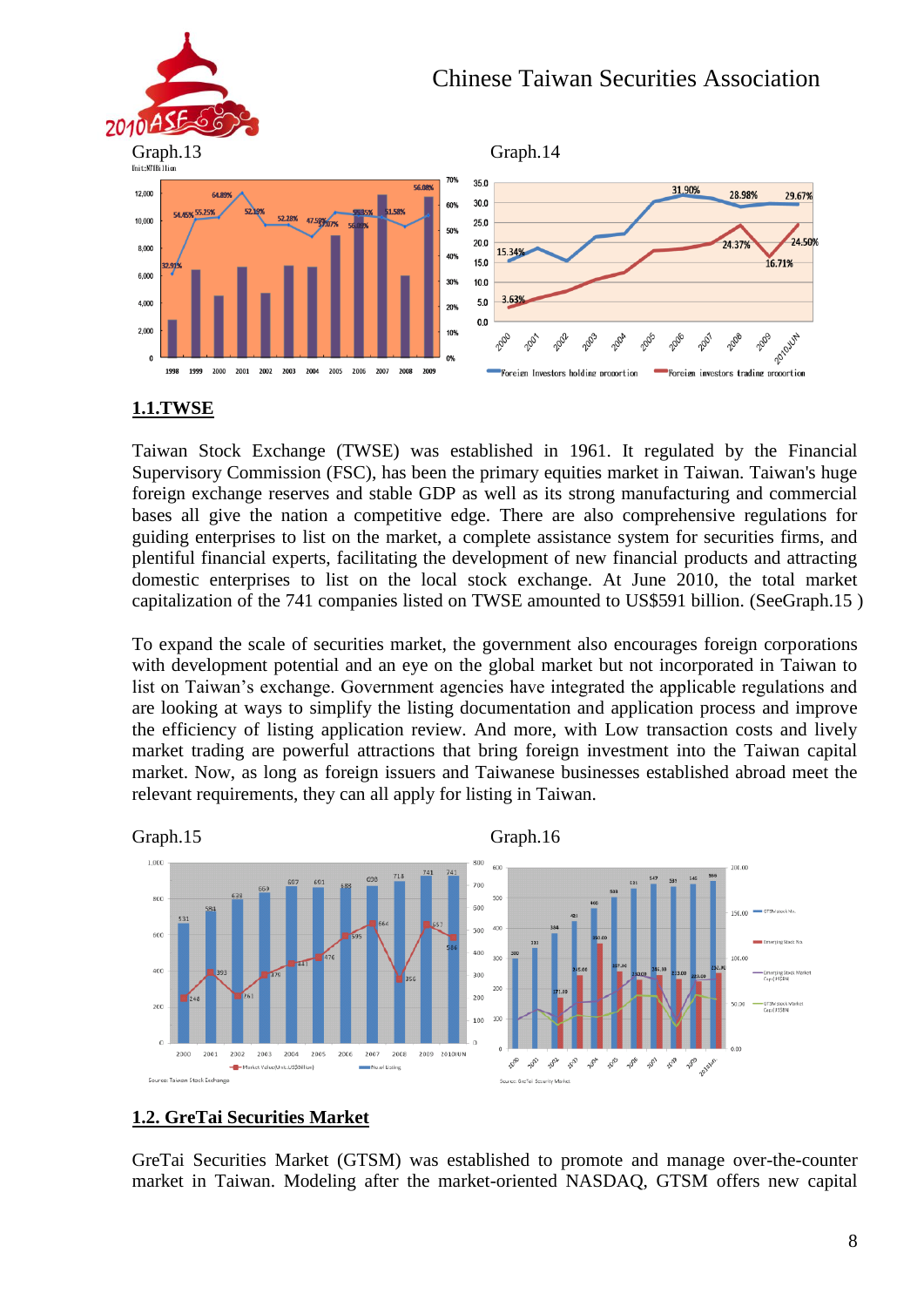

market services including stocks, bonds and derivatives with state-of-the-art trading systems, rigorous market supervision and comprehensive investor protection mechanism.

GTSM has been growing since its inception in 1994. As of June 2010, altogether 808 firms with total capitalization of US\$77billion were listed on the general board and the emerging market board of GTSM. (See Graph.16) In recent years, GTSM has been actively introducing new systems in the bond market and launching new financial products, planning the international bond market issuance system, constructing electronic over-the-counter derivatives trading system, and boosting the scale and international visibility of Taiwan's bond market.

In line with the internationalization and liberalization of the capital market and in support of government's call for businesses around the world to list in Taiwan, GTSM has formulated the rules and support measures for foreign enterprises to register on the emerging market board and apply for initial public offering on GTSM. Foreign enterprises in the emerging markets that wish to register on the emerging market board will be accorded national treatment, and the registration does not have criteria set for firm size, years of establishment or profitability. Through such an active and efficient capital market as GTSM, enterprises can acquire funding, grow in size, recruit talents and enhance recognition.

### **2.Bond market**

Bond market plays an essential part in Taiwan's capital marketAt June 2010, the balance of Government bonds is US\$131.13billion, financial bonds US\$22.4billion, corporate bonds US\$34.98billion which include straight bonds US\$30.39billion and convertible bonds US\$4.59billion. Total bond market balance is US\$188.51billion.

From 1962 till now, the 48-years of compound annual growth rate (CAGR) for Taiwan bond market is 19%.

GreTai Securities Market has compiled Taiwan Government Bond Index on the 2nd of January 2005 and on June 29, 2005 Citigroup compiled a Taiwan Government Bond Index (TGBI) for Taiwan region. The compile method of TGBI is the same as that of World Government Bond Index (WGBI). After Citigroup introduces TGBI into Taiwan, it not only increases the transparency of Taiwan bond market but also builds a channel to cope with the mature markets, furthermore to promote our bond market internationally.

Having benefited from the strongly growing emerging economies of Asia, particularly a totally new and promising cross-straits relationship, Taiwan's capital market now certainly has ample opportunities becoming a truly regional financial center for funding, wealth management and many other new activities.

### **III. The Forecast of Taiwan's Capital Market & Trends and Projections of Regulatory Policy**

### **1. Internationalization of capital market**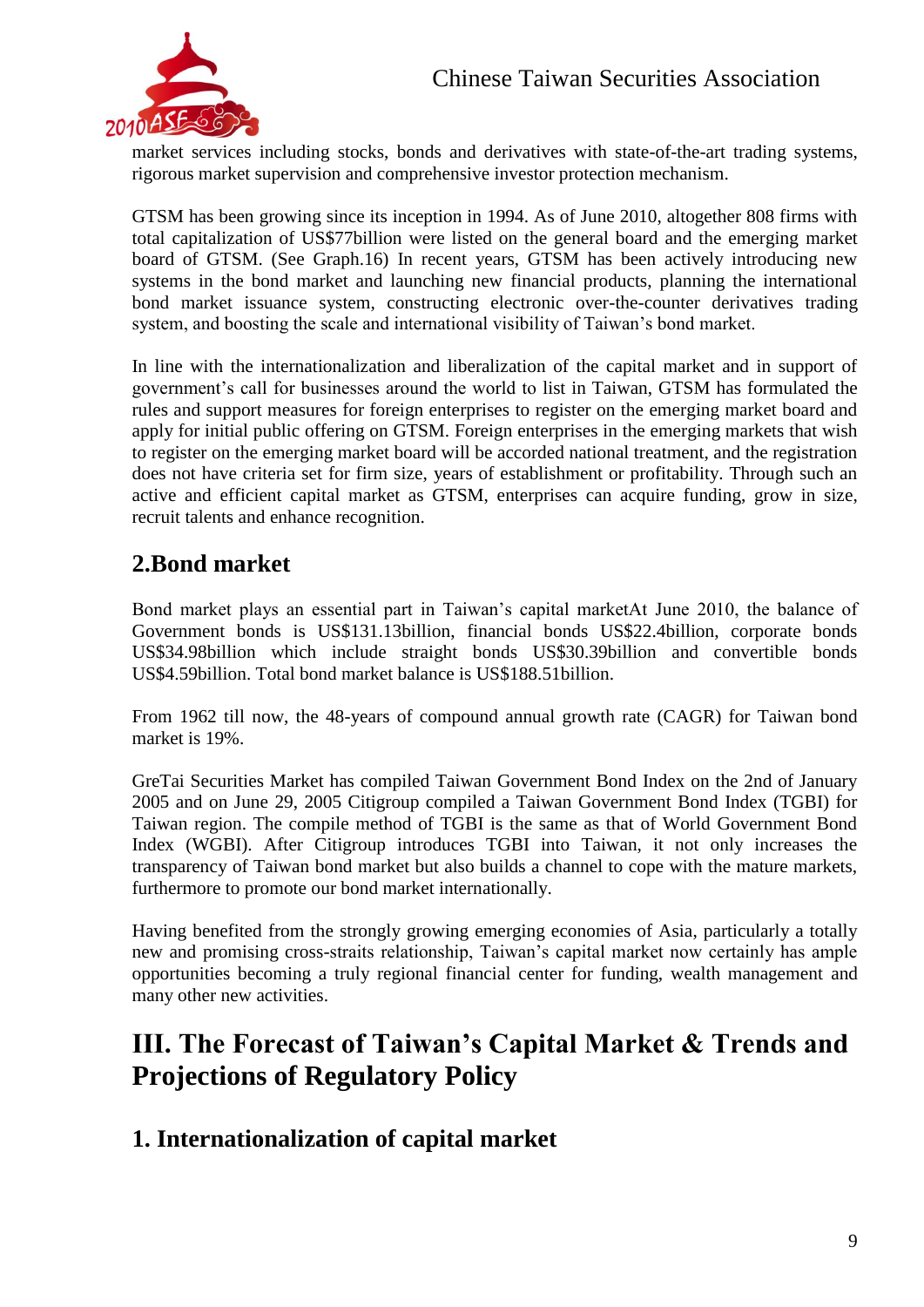

### **1.1 Promoting foreign businesses to list in Taiwan**

The authorities passed a Plan for promoting "foreign businesses" to list in Taiwan. The purpose of this Plan is to promote and help facilitate the synchronization of these "foreign businesses" with Taiwan's capital market to fulfill the local investors' diversified needs. The purpose of this Plan is also to upgrade both the internationalization and competitiveness of Taiwan's capital market. Following that, the authorities further relaxed the restrictions on the qualifications of foreign issuers, the upper limit of investments in Mainland China, and the use of raising funds. This will help Taiwan to become the destination of choice for foreign issuers and Taiwanese businesses that are considering listing for the purpose of raising funds.

### **1.2 Tax-reform Bills**

In recent years, the authorities have worked hard at tax reform designed to meet international challenges and domestic social and industrial structural changes. The current tax reform focuses on the principles of boosting efficiency, broadening the tax base, and simplifying tax administration, with consideration given to overall economic development and fiscal stability. This will enable a lightening of the burden on ordinary wage earners and disadvantaged group, encouraging the repatriation of funds from overseas as well as a benefit to economic development and strengthening of competitiveness.

| <b>Futures Transaction</b> | Reduces transaction tax on stock index futures contracts to boost     |  |  |  |  |  |
|----------------------------|-----------------------------------------------------------------------|--|--|--|--|--|
| Tax Act, Article 2         | international competitiveness of the futures market.                  |  |  |  |  |  |
| Income Tax Act,            | Extends tax loss carry-forward period from 5 to 10 years, boosting    |  |  |  |  |  |
| Article 39                 | corporate competitiveness.                                            |  |  |  |  |  |
| Estate and Gift Tax        | Reduces rate of estate and gift taxes to a uniform 10% and raises tax |  |  |  |  |  |
| Act, partial revision      | exemptions to NT\$12 million and NT\$2.2 million, respectively, to    |  |  |  |  |  |
|                            | encourage the repatriation of funds from overseas.                    |  |  |  |  |  |
| Income Tax Act,            | Taxes interest earning from derivatives separately at a rate of 10%   |  |  |  |  |  |
| partial revision           | for individuals and inclusively for profit-seeking enterprises to     |  |  |  |  |  |
|                            | conform to taxation fairness and promote balanced development of      |  |  |  |  |  |
|                            | the financial market.                                                 |  |  |  |  |  |
| Income Tax Act,            | Reduces profit-seeking-enterprise tax rate to 20%, sets consolidated  |  |  |  |  |  |
| partial revision           | income tax rates at 40%, 30%, 20%, 12%, and 5%, and raises the        |  |  |  |  |  |
|                            | income threshold for the 5% tax bracket to NT\$500,000.               |  |  |  |  |  |

#### **Major Tax Deregulation Bills Passed**

Source: Ministry of Finance

### **1.3 Adopting IFRS in Tune with the World**

The Financial Supervisory Commission(FSC) announcing that beginning in 2013, listed companies in Taiwan will compile their financial reports in accordance with the International Financial Reporting Standards (IFRS).The IFRS are the most popularly used accounting standards in the international arena today, with the European Union, Hong Kong, Singapore, and other countries adopting them for domestic listed companies back in 2005. Today, 115 countries throughout the world require their adoption, or planning for their adoption.The use of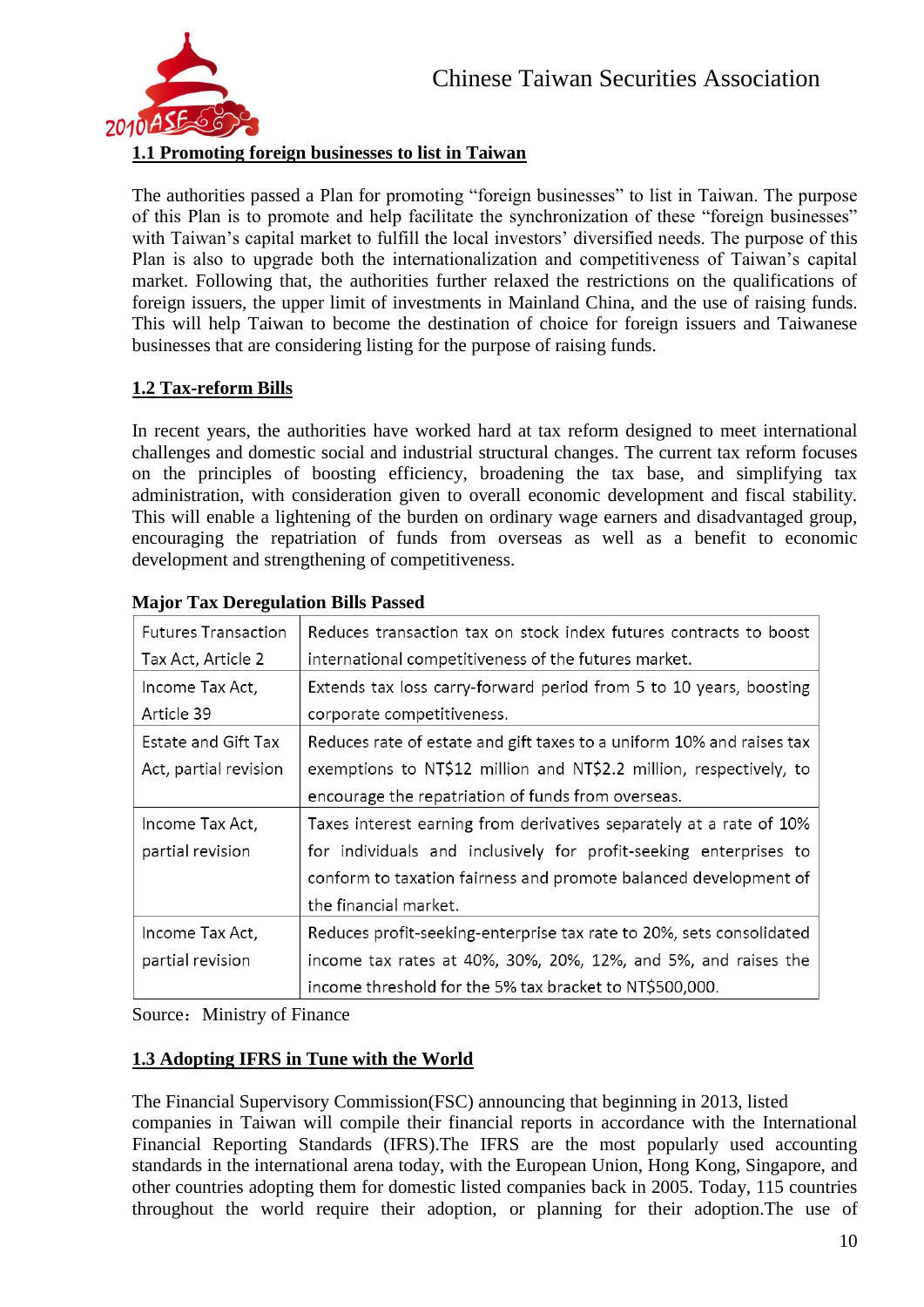

international accounting standards will strengthen the financial reporting of Taiwan companies, and its international comparability, and will lower the cost of converting financial reports for domestic companies raising funds or investing overseas, thereby enhancing their competitiveness.

### **1.4 Deregulation and Reregulation**

Following the financial tsunami governments everywhere began reviewing their financial risk control systems, Taiwan among them. To reinforce the nation's financial supervision, the FSC, on July 23, 2009, promulgated the new Rules Governing the administration of Offshore Structured Products, implemented conditions and review mechanisms for marketing institution and structured product credit ratings, and set standards for sales thresholds and marketing methods. The FSC also divided trustee investment and sales targets into two categories,

professional investors and general investors, in accordance with their risk assumption capability and professional know-how. In the past the contents of many structured products were excessively complicated, making it difficult for general investors to understand them or to detect their risks; to protect the interests of investors, in the future the sale of complicated and risky financial products will be allowed only to professional investors while general investors will be allowed to directly purchase only low-risk and low return structured debt.

### **1.5 Improve efficiency of financial market**

The authorities in Taiwan continued to take steps to improve the efficiency of our financial markets. It has simplified the documentation required of applications for listing in exchanges, shortened the time required for the registration of a public offering to become effective, raised margin trading caps, and introduced a futures calendar spread mechanism. These measures have opened the door to the development of new financial instruments.

### **2.Closer Exchange Across the Taiwan Strait**

#### **2.1 Taiwan and Hong Kong Complete Cross-Listing of ETFs**

Taiwan and Hong Kong have recently completed the cross-listing of each other's exchangetraded funds (ETFs). Hong Kong ETFs currently listed in Taiwan are the Hang Seng Index ETF, the Hang Seng H-Share Index ETF, and the W.I.S.E. Polaris CSI 300 Securities Investment Trust Fund, while the Polaris Taiwan Top 50 Tracker Fund has become the first Taiwan ETF to list on the Stock Exchange of Hong Kong. This cross-listing of ETFs, with the establishment of the mutual recognition and a supervisory mechanism for marketing of ETFs, is tremendously beneficial to promoting Taiwan-Hong Kong exchanges as well as spurring the development of Taiwan's ETF market and the overseas operations of Taiwan's securities investment trust enterprises (SITEs).

The agreement between the two sides to mutually recognize and publicly announce the opening of applications for the listing of ETFs in each other's stock markets was concluded by exchange of side letters between the FSC and Hong Kong's Securities and Futures Commission on May 22, 2009, under the framework of the MOU signed between Taiwan and Hong Kong in 1996.

#### **2.2 MOUs Facilitate Cross-strait Financial Exchange**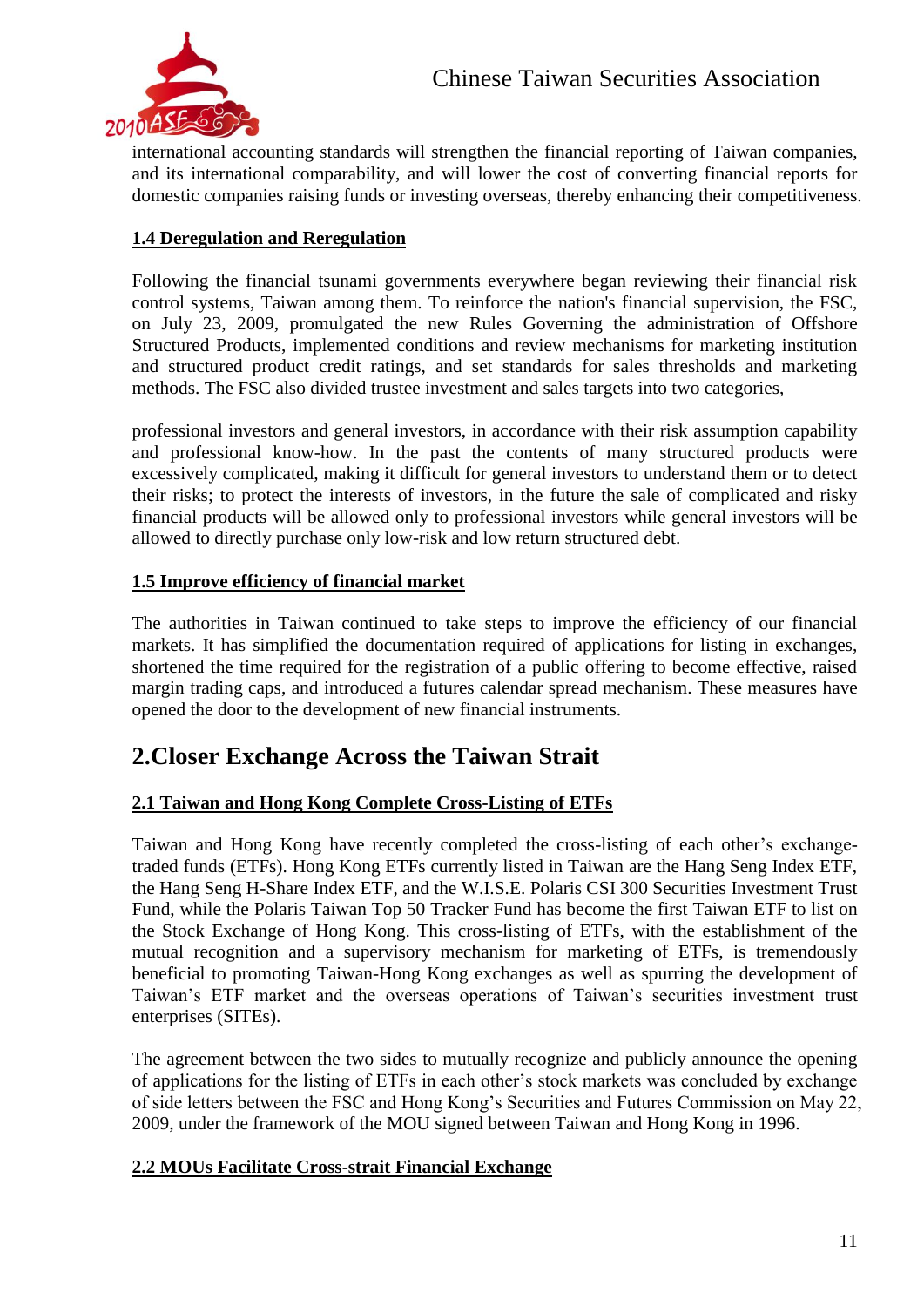

In Nov 19,2009,three cross-strait financial supervision memorandums of agreement (MOUs) signed by Taiwan and mainland China, one each covering banking, insurance, securities and futures, and took effect on January 16, 2010. The MOUs call for the exchange and confidentiality of information, financial inspection, and the disposition of financial crises across the Taiwan Strait to be handled according to international practice, marking the first instance of cross-strait cooperation in financial supervision in 60 years.

With the signing of the MOUs, financial institutions on both sides of the Strait may, under the supervision of the relevant agencies, engage in exchange and investment with each other. Taiwanese banks and securities and futures companies can invest in China, Chinese qualified domestic institutional investors (QDIIs) may invest directly in Taiwan, and financial institutions on each side can apply to set up operations offices on the other side. The agreements also allow the FSC to obtain supervisory information on the cross-strait business of Taiwanese financial institutions in China. To avoid the leakage of confidential personal information, however, this does not include supervisory information on personal accounts.

### **2.3 ECFA**

After four rounds of arduous negotiations that started in January this year, The Economic Cooperation Framework Agreement (ECFA), a landmark trade pact between Taiwan and mainland China was signed on June 29 in the southwestern mainland city of Chongqing. While ECFA's foreword and first section set out the agreement's general principles, its three main sections focus on trade and investment, economic cooperation and the so-called "early harvest" lists. The early harvest lists, which attracted the most attention during the SEF-ARATS negotiations over ECFA, specify 539 commodity items imported to the mainland from Taiwan that will see import tariffs completely eliminated. In 2009, exports of the 539 early harvest items to mainland China were worth a combined US\$13.84 billion, or 16.1 percent of Taiwan's total export value to the mainland. Meanwhile, Chinese exporters will also see tariffs eliminated on 267 early harvest items. In 2009, exports of those products to Taiwan amounted to US\$2.86 billion and accounted for 10.5 percent of mainland China's export value to the island.

The ECFA is expected to help normalize trade relations between Taiwan and mainland China. The agreement is also significant because it is likely to further boost economic integration in Great China economic area.

### **3.The NASDAQ of Asia**

Taiwan is known throughout the world for its high-tech industrial development, and with its unique technology manufacturing clusters the Taiwan securities market is able to clearly position the island's capital market. One of the distinct features of Taiwan stock market is that more than half of its listed companies are high-tech

corporations. High P/E ratio is another characteristic of Taiwan's stock market. And the great majority of local investors have a partiality for high-tech and small & medium size enterprises. Furthermore, low transaction costs and lively market trading are powerful attractions that bring foreign investment into the Taiwan capital market. As a result of that, the authorities are now planning to lead Taiwan into a high-tech industry fund raising center in Asia Pacific region and further aiming toward "the Nasdaq of Asia", for which, to implement corporate governance will bring Taiwan in line with international standards, help enterprise sustainable developments, and attract more international investors to invest in Taiwan.